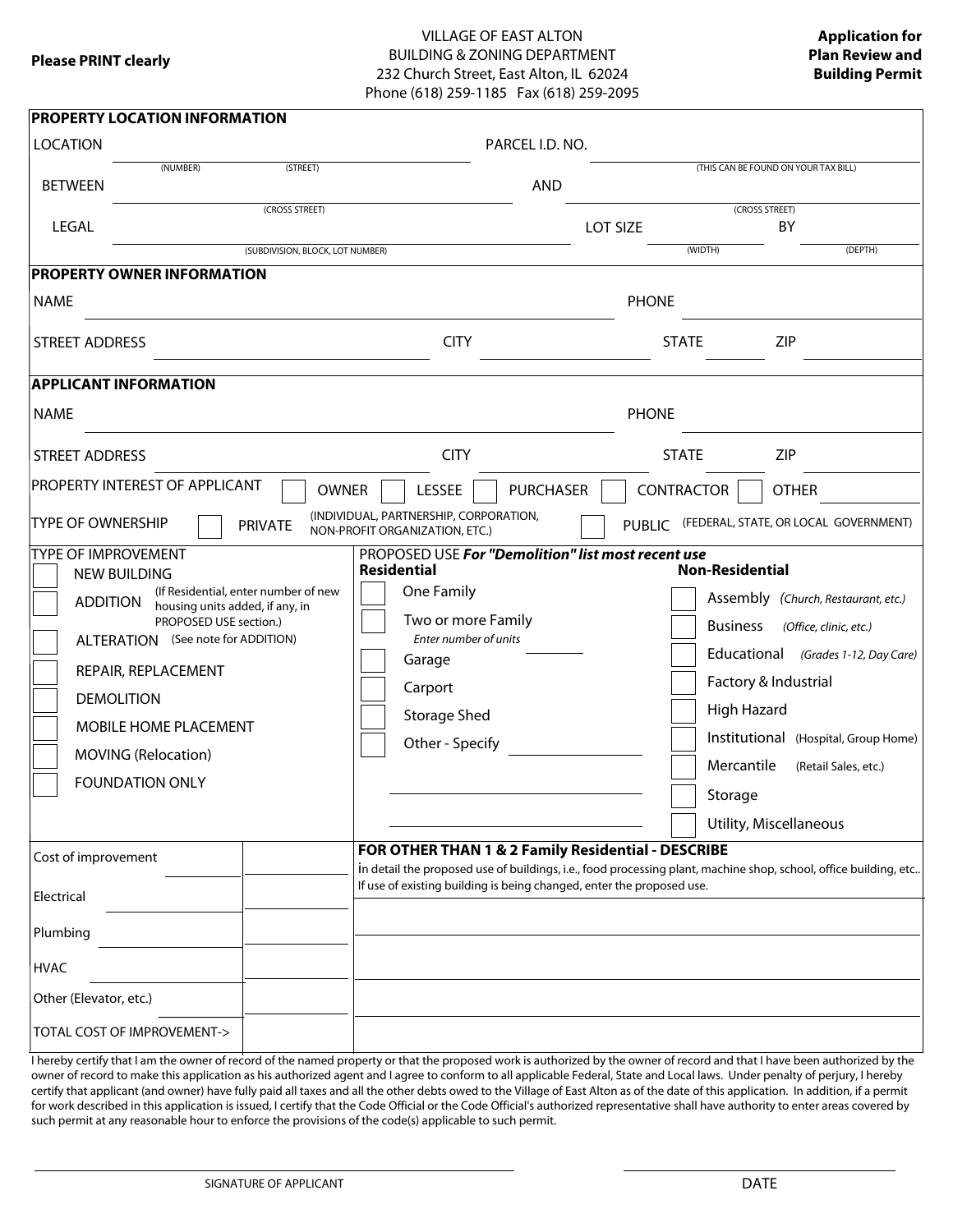### VILLAGE OF EAST ALTON BUILDING & ZONING DEPARTMENT 232 Church Street, East Alton, IL 62024 Phone (618) 259-1185 Fax (618) 259-2095

### **CONTRACTOR INFORMATION**

| <b>TYPE</b>                                                | <b>NAME</b> |                                                                        |  | ADDRESS, CITY, STATE, ZIP                                                                                                                                             | <b>PHONE</b> |
|------------------------------------------------------------|-------------|------------------------------------------------------------------------|--|-----------------------------------------------------------------------------------------------------------------------------------------------------------------------|--------------|
| <b>GENERAL</b><br><b>CONTRACTOR</b>                        | LIC. NO.:   |                                                                        |  |                                                                                                                                                                       |              |
| ARCHITECT/<br><b>ENGINEER</b>                              | LIC. NO.:   |                                                                        |  |                                                                                                                                                                       |              |
| <b>ELECTRICAL</b>                                          |             |                                                                        |  |                                                                                                                                                                       |              |
| PLUMBING                                                   | LIC. NO.:   |                                                                        |  |                                                                                                                                                                       |              |
| MECHANICAL                                                 |             |                                                                        |  |                                                                                                                                                                       |              |
| <b>ROOFING</b>                                             | LIC. NO.:   |                                                                        |  |                                                                                                                                                                       |              |
| <b>OTHER</b>                                               | LIC. NO.:   |                                                                        |  |                                                                                                                                                                       |              |
|                                                            |             |                                                                        |  | <b>BUILDING CONSTRUCTION INFORMATION</b>                                                                                                                              |              |
| <b>EXTERIOR BEARING</b><br>WALLS<br>(check all applicable) |             | <b>INTERIOR BEARING</b><br><b>PARTITIONS</b><br>(check all applicable) |  | <b>YES</b><br>Are any structural assemblies fabricated off-site?<br>SCOPE OF WORK - Explain in detail what work will be done, i.e., trusses, pre-form<br>panels, etc. | <b>NO</b>    |
| Concrete                                                   |             | Concrete                                                               |  |                                                                                                                                                                       |              |
| Masonry<br>Wood                                            |             | Masonry<br>Wood                                                        |  |                                                                                                                                                                       |              |
| Steel                                                      |             | Steel                                                                  |  |                                                                                                                                                                       |              |
| Other (Specify:)                                           |             | Other (Specify:)                                                       |  |                                                                                                                                                                       |              |
|                                                            |             |                                                                        |  |                                                                                                                                                                       |              |
|                                                            |             |                                                                        |  |                                                                                                                                                                       |              |

### **DEMOLITION & RENOVATION PROJECTS**

The Illinois Environmental Protection Agency (IEPA) requires that building owners and contractors notify the IEPA a minimum of ten (10) working days prior to demolition or renovation activities. I hereby certify that I have received and read the United States Environmental Protection Agency (USEPA) handout entitled; "Common Questions on the Asbestos NESHAP", and that I will file the ten day NOTIFICATION OF DEMOLITION AND RENOVATION with the IEPA if applicable. I understand that the USEPA handout may not describe all of the IEPA requirements, and I agree to conform to all applicable federal, state and local laws. The IEPA may be contacted at (217) 785-2011.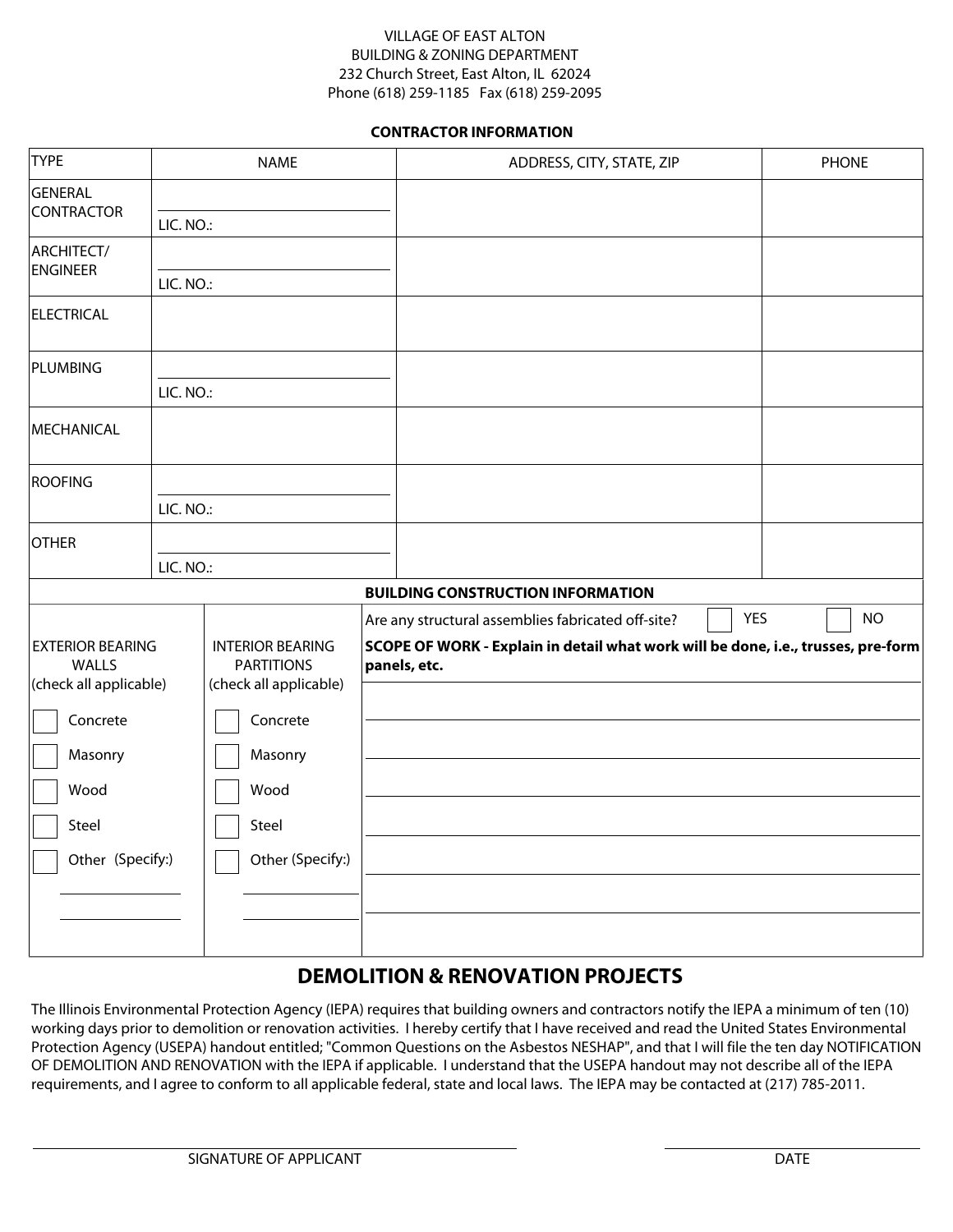## **SITE PLAN**

A site plan must be attached or drawn below at a scale large enough for clarity showing the following information:

- 1 Location and dimensions of lots, buildings, driveways and off-street parking places.
- 2 Distance between: All buildings and front, side and rear lot lines; Principal and accessory buildings; Principal building and principal and accessory buildings on adjacent lots.
- 3 Locations of: Signs, easements, underground utilities, septic tanks, water wells, etc.
- 4 Any additional information that may be reasonably required by the Zoning Administrator and applicable sections of the Zoning and Building Codes.